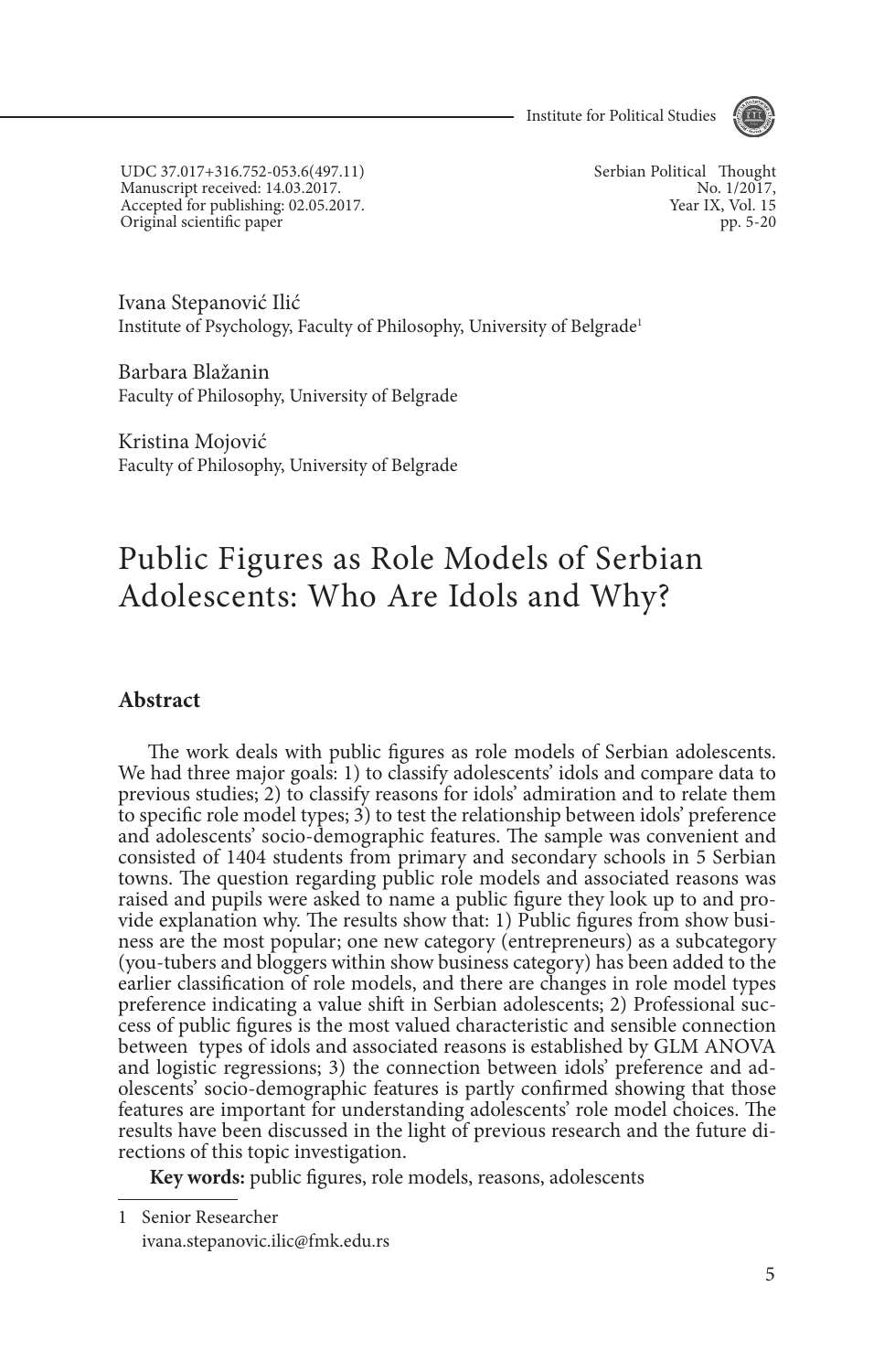**SERBIAN POLITICAL THOUCHT** 

### **Introduction**

In the field of social psychology role models are associated with observational learning, acquiring skills important for socialization, but also for obtaining behavioral patterns which could be positively or negatively valued by society (Aronson et al. 2001: 419-430, Bandura 1969a: 213-254; Bandura 2004: 78; Rot 1973: 107-123). Authors divide role models into different categories and use various terms to label them. Bandura (1969a: 247-250; 1969b: 145) differentiates *live - actual models*, with whom one has direct relation from *symbolic* provided in the media (real people or fictional characters). Popadić (1990: 301) uses the word *authority* (Serbian: uzori) for models with whom one has straight interaction and an emotional bond that serve as a basis for identification. There is no direct contact with *idols* and emotional connection is relatively weak (Popadić 1990: 301). The term *figure* is adopted for models available thorough media (Yancey et al. 2002: 58). One study (Anderson et al. 2001: 109) highlights differences between individuals known personally from *sport stars*, *media personalities* (musicians, actors, television personalities, fictional characters) and *public figures* like politicians.

In adolescence, role models outside the family play an important role in growing independence from parents and the process of identity formation (Anderson et al. 2001: 109; Abeyance et al. 2002: 55; Terkel 2002: 358-359). Bandura (1969a: 248) considers reasons that make adolescents receptive to influence of such models. Parents often cannot be the source of functional behavioral patterns to look up to, because of rapid technological and social changes. Besides, high social mobility together with increased educational opportunities and career choices steer adolescents towards other role models (Bandura 1969a: 248). The reason particularly relevant for this work is related to youngsters' tremendous interest in the media which are a powerful socialization agent. Bandura accurately predicted that in the near future, which is the time we live in now, the media would play a significant role in shaping behavior and social norms. He even argued that technology advances will make media models more influential than family, teachers and other real people (Bandura 1969a: 249).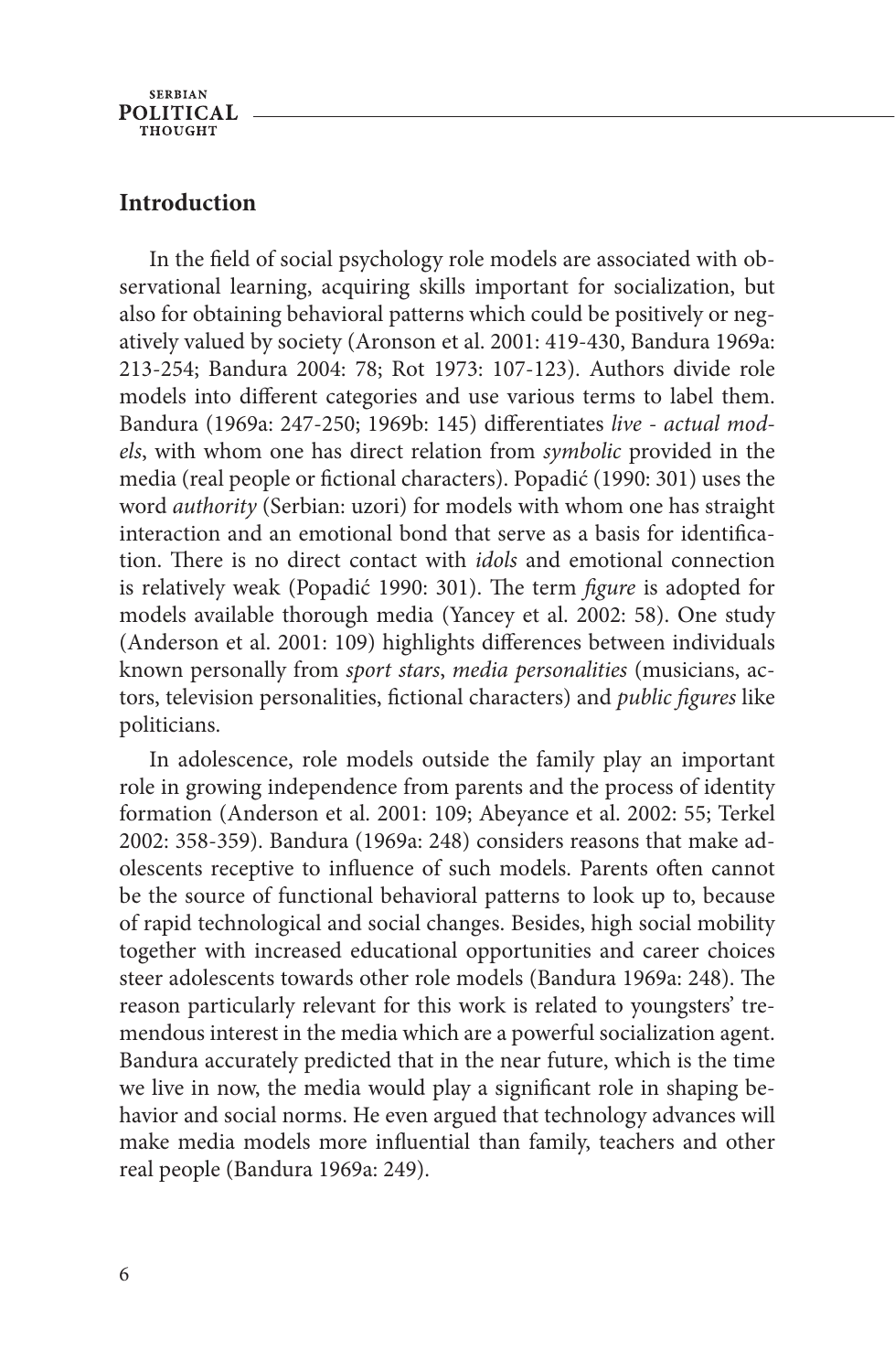#### **Problem**

This study deals with role models with whom adolescents have no direct relationship. There is no agreement on their effects on youth development. Popadić (1990: 301) associates idols' influence to imitation process which is not as deeply influential as identification. Although limited to external characteristics and relatively weak, imitation still leads to interiorization of assumed values and idols' attitudes. Similarly, Yancey and associates (2002: 56) claim that even though people frequently appearing on TV have fleeting identification effect they are often selected as role models by youngsters. Ivaldi and O'Neill (2008: 396) define musician models as persons whom adolescents admire but without necessarily holding aspirations to become like them. However, Campbell and Wolbrecht (2006: 233-245) found that the more that female politicians are visible on TV, the more likely girls are to indicate an intention to be politically active. According to them, male politicians are rarely models for boys because they are already aware that political power is open for men. Likewise, Lockwood and Kunda (1997: 92-102) conclude that relevant superstars provoke self-enhancement and inspiration when their success seems attainable but self-deflation when it seems unattainable. Engle and Kasser (2005: 264-265) state that *celebrities idolization* cannot be neglected in terms of developmental outcomes because it partially contributes to identity construction through adolescent interests in popular media.

Our first goal is to discover who youngsters' role models are and to which meaningful categories they can be assigned. The starting point is classification developed by Popadić used in numerous Serbian surveys (Popadić 1990: 309; 1995: 130; 2000: 194-199; Skoko 2000: 15-22; Stepanović et al. 2009: 407). This is a system of five categories: celebrities; athletes; politicians, scientists and artists; fictional characters. A similar categorization is used in a Taiwan study (Lin & Lin 2007: 578). In the previous research into celebrities' category, consisting of musicians and actors, one subclass was added - *TV role models.* It included TV presenters, fashion models and other people frequently appearing on TV (Stepanović et al. 2009: 408). This change may be treated as relatively minor but we considered it significant because it revealed specific media personalities who attract young people. Thus, in this study we are interested in potential new categories, or subcategories, of role models.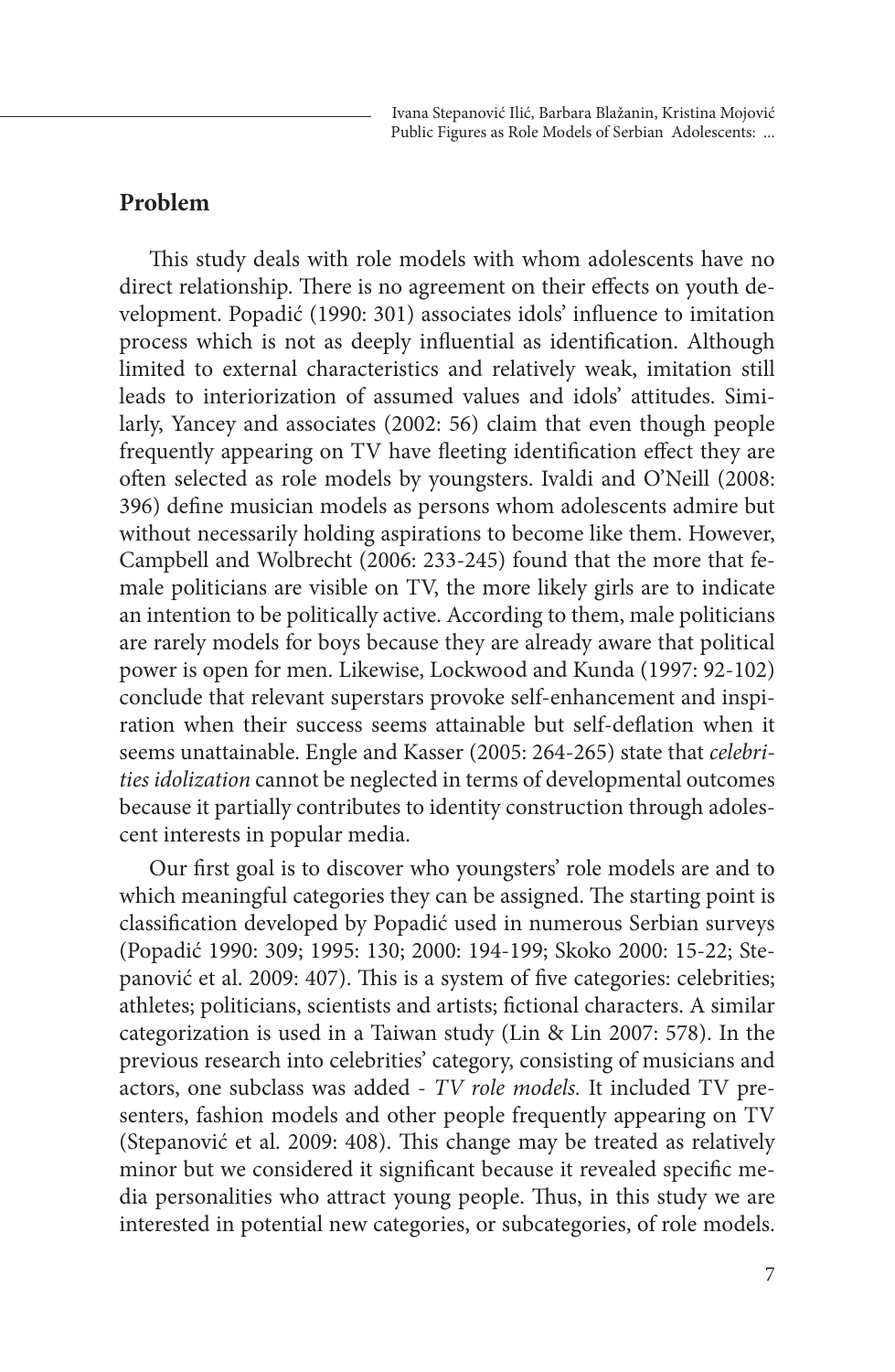## **SERBIAN POLITICAL**

More importantly, we will compare our results with previous Serbian studies in order to detect preference changes implying a value shift in young people that can be associated with significant social and political affairs (Popadić 1995: 135-138; 2003: 195-200; Stepanović et al. 2009: 411-414).

The second goal is to understand reasons for role model preferences. From the constructivist perspective it is significant to capture one's perception i.e. construction of proto-model since it can influence one's behavior (Eriksson-Zetterquist 2008: 259). Thus, modeling starts with a comparison between an image of oneself and that of a person who is a proto-model, then continues with a composition of the proto-model's characteristics resulting in an image of the role, and ends with a comparison between such an image and an image of oneself, leading to directives for specific action (Eriksson-Zetterquist 2008: 259). Moreover, youngsters' choices mirror associated interests and underlying value system (Popadić 1990: 301). We will pay special attention to possible connections between role model types and particular reasons to discover if a particular kind of reasons can be associated with a certain role model type as in Taiwan study (Lin& Lin 2007: 580-584).

Our third goal is to test possible relations between certain adolescents' characteristics (age, gender, social and economic status) and role model choices in order to better understand youngsters' preferences. Related studies show association between these variables (Lin & Lin 2008: 581; Popadić 1995: 127-138; Stepanović et al. 2009: 409-411; Yancey et al. 2002: 59, 2011: 39)

# **Method**

*Subjects*. The sample is convinient and consists of 1404 students (male - 46.9% and female 53.1%) from primary (420 students age 14 – 29.9%) and secondary school students (984 age 18 - 71.1%). Secondary schools are grammar (564 students - 40.2%) and vocational (120 students of three-year vocational schools – 8.5% and 300 students of fouryear vocational schools - 21.4%). The survey was conducted in 5 Serbian towns (Belgrade, Sremska Mitrovica, Kruševac, Jagodina, Valjevo).

*Procedure*. The investigation was part of the extensive study regarding adolescents' spare time. The question about idols contained the following instruction: "The next question is related to your role models.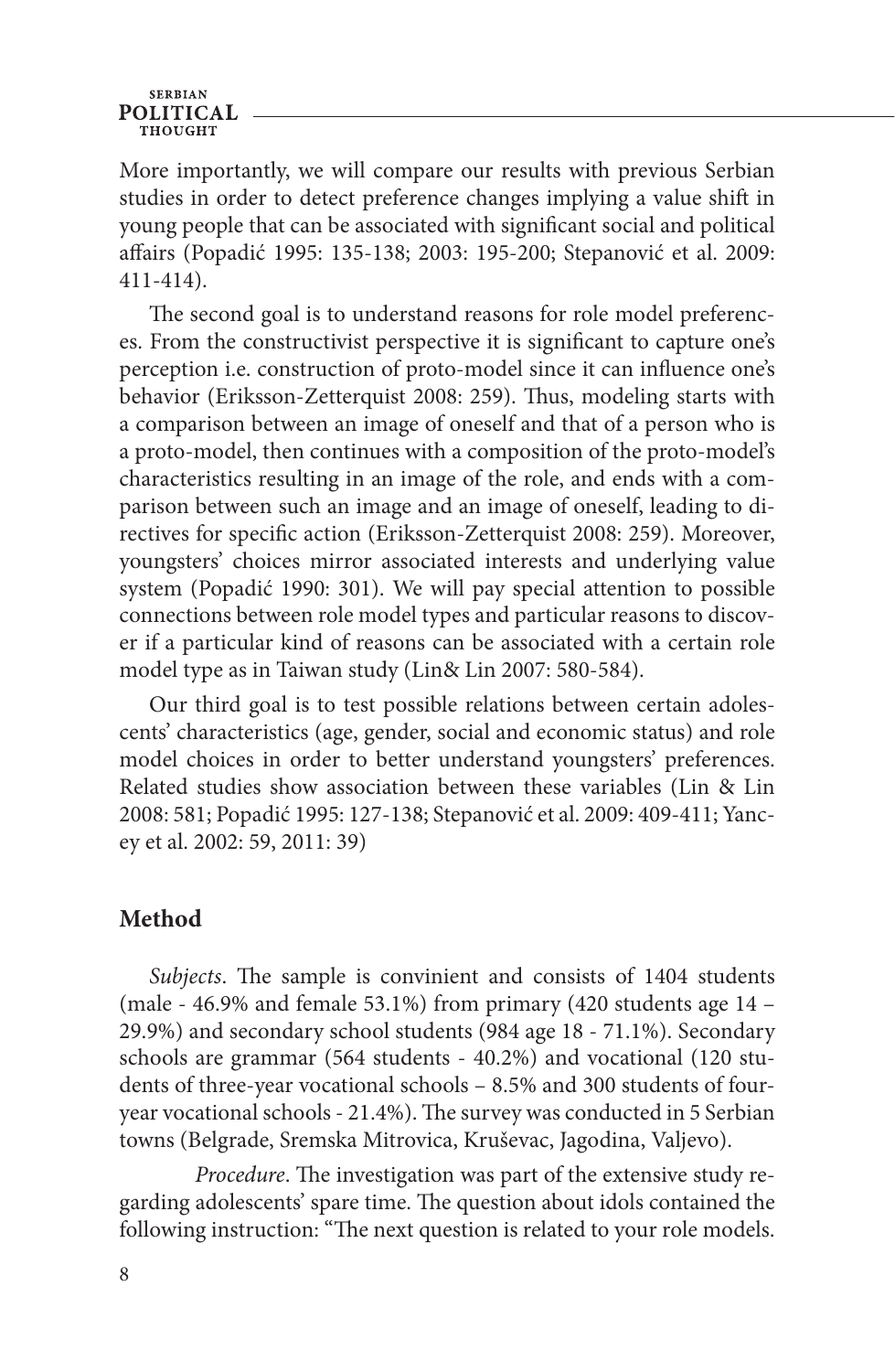Think about persons who are public figures, regardless of whether they are alive or not, as well as about their important features. Please finish the following sentence: I would like to be like ….. (name the person), because…… (provide a reason why)".

*Data Analysis.* Students' role models were classified in accordance with the classification mentioned above (Stepanović et al. 2009: 408). In the previous research we placed students' explanations in the following categories: intelligence, strong personality, humanity, communicativeness, prestige, physical appearance and professional success (Stepanović et al. 2009: 408). In the present study the reasons were similarly classified (Table 4). To test the relationship between role model types and reasons we transformed every reason category into separate dichotomous variable (level 0 - student did not provide that reason, level -1 student stated that reason) and used General linear model MANO-VA. In that way we tested differences between groups of students who have different idols types regarding each reason. We also transformed role model type variable into separate dichotomous variables (level 0 - student did not mention the idol from that category, level 1 - student mentioned the idol from that category) and applied logistic regression for each variable with dichotomous reasons variables as predictors. These regression analyses (for each role model type) will suggest if students who have idols from a certain category differ from those who do not in terms of the reasons stated. Crosstabs analysis is used to test the connection of idols preference with categorical socio-demographic variables (students' age, gender, school type) and role model gender. The relation of idol type with school achievement, parents' education level and economic status was investigated by one-way ANOVA.

### **Results**

Public figures are perceived as role models by 40.3% students. Slightly more than 500 students named 333 public figures, which is even more than in the previous research (Stepanović et al. 2009: 407), suggesting there are no universal role models. The majority of students have male idols (71%), and nearly one third (29%) prefer females. We found gender differences regarding preference of male and female models (Cramer's V=0.59,  $\chi^2$ =203.205, df=1, p=0.000). Only 3.9% of male students have female role models, while 42.2% of girls have male idols. Đoković (Table 1) is the most admired role model, which is understandable knowing his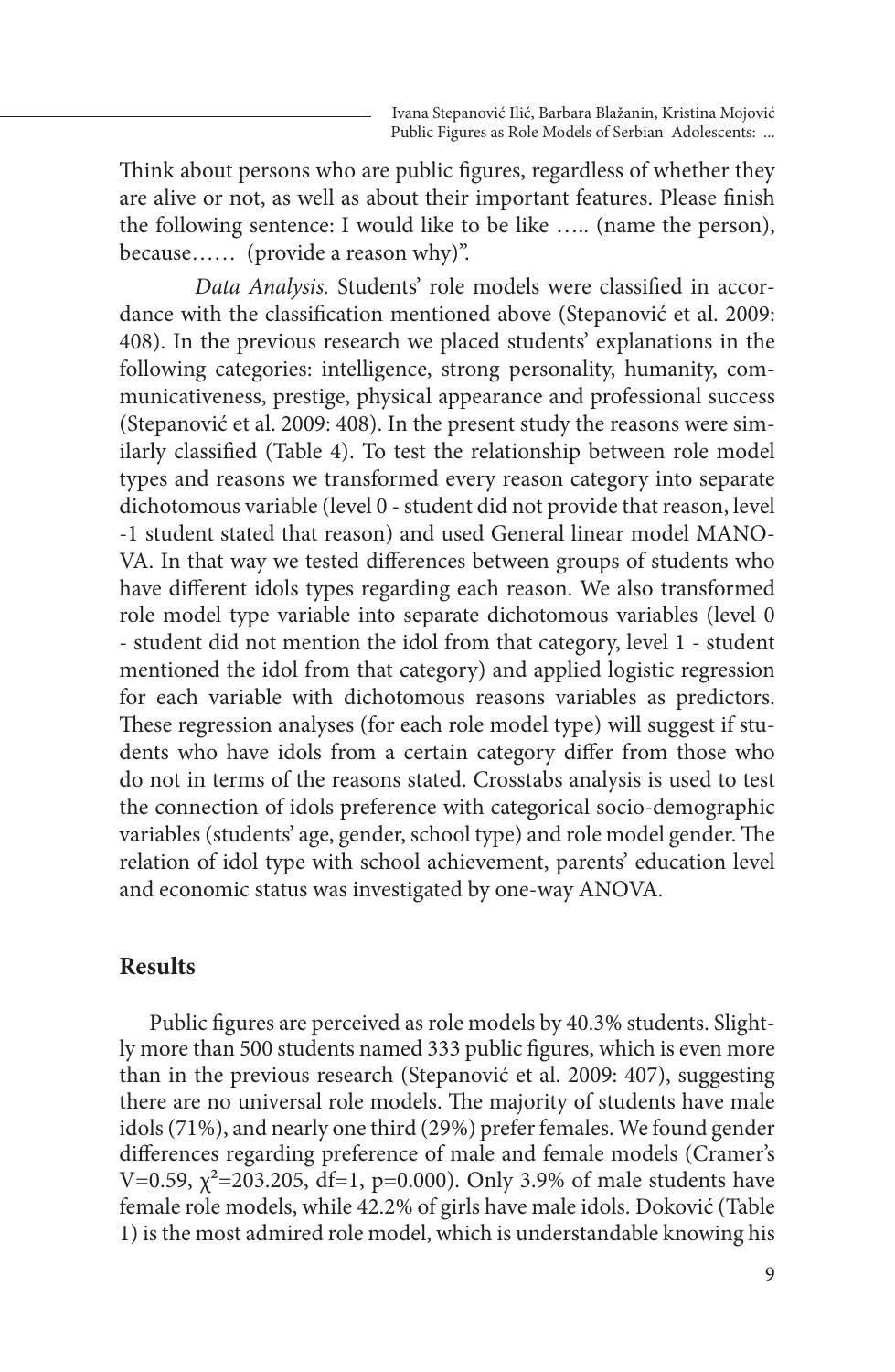success and frequent appearance in the media. Half of the most popular idols are athletes, and only one is female, which is in accordance with the mentioned prevalence of male models.

| Novak Đoković (66 students)         | $11.1\%$ * | 11 Angelina Jolie (6)      | 1.0% |
|-------------------------------------|------------|----------------------------|------|
| Cristiano Ronaldo (17)              | 2.9%       | 12 Svetlana Ražnatović (6) | 1.0% |
| Lionel Messi (12)<br>$\overline{3}$ | 2.0%       | 13 Dan Bilzerian (6)       | 1.0% |
| 4 Bill Gates (12)                   | 2.0%       | 14 Beyonce (5)             | 0.8% |
| 5 Zorana Jovanović (10)             | 1.7%       | 15 Bogdan Bogdanović (5)   | 0.8% |
| 6 Ivana Španović (8)                | 1.3%       | 16 Jennifer Lopez (5)      | 0.8% |
| 7 Kim Kardashian (8)                | 1.3%       | 17 Lana del Rey (5)        | 0.8% |
| Stephen Curry (8)<br>8              | 1,2%       | 18 Selena Gomez (5)        | 0.8% |
| Lebron ames (7)<br>l 9              | 1,2%       | 19 Boban Marjanović (4)    | 0.7% |
| 10 Ronaldinho (7)                   | 1.2%       | 20 Branislav Ivanović (4)  | 0.7% |

Table 1: Twenty most popular public role models

\*the percentage is calculated as the ratio of of students who listed particular role models

Even the most popular one, Đoković, was listed as the role model only by 11% of students, which is a trend also spotted in our earlier research. In the present study one new category (entrepreneurs) and one subcategory within the category of show business (you-tube stars and bloggers) appeared (Table 2).

| Category                                                                | $\%^*$<br>domestic | $\%$<br>foreign | $\frac{0}{0}$<br>total |
|-------------------------------------------------------------------------|--------------------|-----------------|------------------------|
| <b>SHOW BUSINESS</b>                                                    | 15.0               | 28.6            | 44.6                   |
| Actors                                                                  | 1.8                | 7.9             | 9.7                    |
| <b>Musicians</b>                                                        | 8.1                | 13.1            | 21.2                   |
| TV personalities (TV presenters, fashion<br>models, reality stars etc.) | 2.6                | 5.6             | 8.2                    |
| You tubers and bloggers                                                 | 2.5                | 2.0             | 4.5                    |
| <b>SPORT</b>                                                            | 22.0               | 21.2            | 43.2                   |
| POLITICIANS AND RULERS                                                  | 1.8                | 1.2             | 3.0                    |
| <b>SCIENCE AND ART</b>                                                  | 1.5                | 1.5             | 3.0                    |
| Scientists                                                              | 0.4                | 1.1             | 1.5                    |
| Artists                                                                 | 1.1                | 1.4             | 1.5                    |
| <b>ENTREPRENEURS</b>                                                    | $\mathbf{0}$       | 2.6             | 2.6                    |
| <b>FICTIONAL CARACTERS</b>                                              | $\bf{0}$           | 1.6             | 1.6                    |
| other**                                                                 | 1.2                | 0.7             | 1.9                    |

Table 2: The role model categories

the percentage is calculated as the ratio of of students who listed particular role models

\*\* includes unknown people, two people with criminal record, one famous lawyer and one leader of football supporters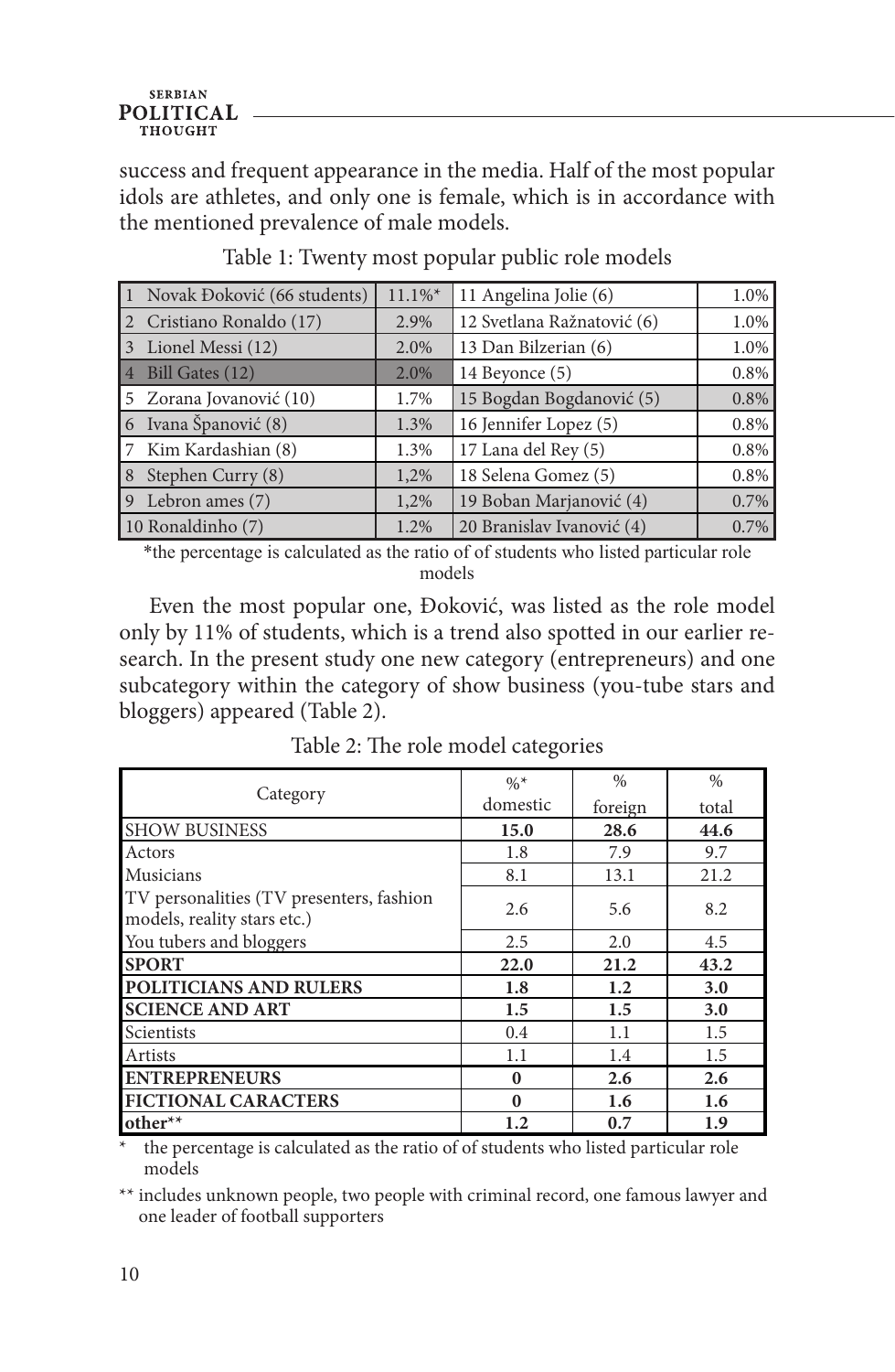Public figures from show business and sport are the most admired ones. Namely, 19 out of 20 most popular public figures are from these two categories (Table 1). Other categories are considerably less present. For example, only 7 politicians/rulers are role models for 14 students (out of 567 who have idols). The most popular are domestic politicians Vojislav Šešelj (f=4), Aleksandar Vučić (f=3), Emperor Dušan (f=2). The most admired foreign politicians are Nelson Mandela (f=3). One student mentioned Che Guevara and another one Cleopatra.

Table 3 shows a comparison between this survey and previous Serbian research on adolescents. It should be considered with reservations because the sample structure was not the same regarding age and school type variables, which are usually connected to idol preferences (Stepanović et al. 2009: 409).

| Role model<br>categories  | Research 1995<br>by Popadić | Research 2000<br>by Skoko | Our research<br>2007 | Our research<br>2015 |
|---------------------------|-----------------------------|---------------------------|----------------------|----------------------|
| Show business             | 32%                         | 36%                       | 52%                  | 45%                  |
| Sport                     | 9%                          | 9%                        | 34%                  | 43%                  |
| Science & art             | 24%                         | 23%                       | 3%                   | 3%                   |
| Politicians &<br>rulers   | 16%                         | 15%                       | 5.5%                 | 3%                   |
| Fictional char-<br>acters | Less than 1%                | Less than 1%              | Less than 1%         | 1.6%                 |
| others                    | 5%                          | 7%                        | 6%                   | $4.5\%$ <sup>*</sup> |

Table 3: Role model choices - Comparison with earlier Serbian studies

\*includes entrepreneurs category with 2.6% of students, which was not present earlier

It is noticeable that entertainment and sport remain the most popular categories. Show business preference slightly declines, but sport preference grows. Scientists and artists remained low popularity among adolescents, like politicians whose rating is even lower than in 2007.

As previously mentioned, reasons for idol choices were classified in a similar manner as in earlier research (Stepanović et al. 2009: 409). Prestige category is now divided into 3 classes (fame, social power, wealth) and 1 category is added regarding adolescents' interest in a role model's profession as a future occupation (Table 4).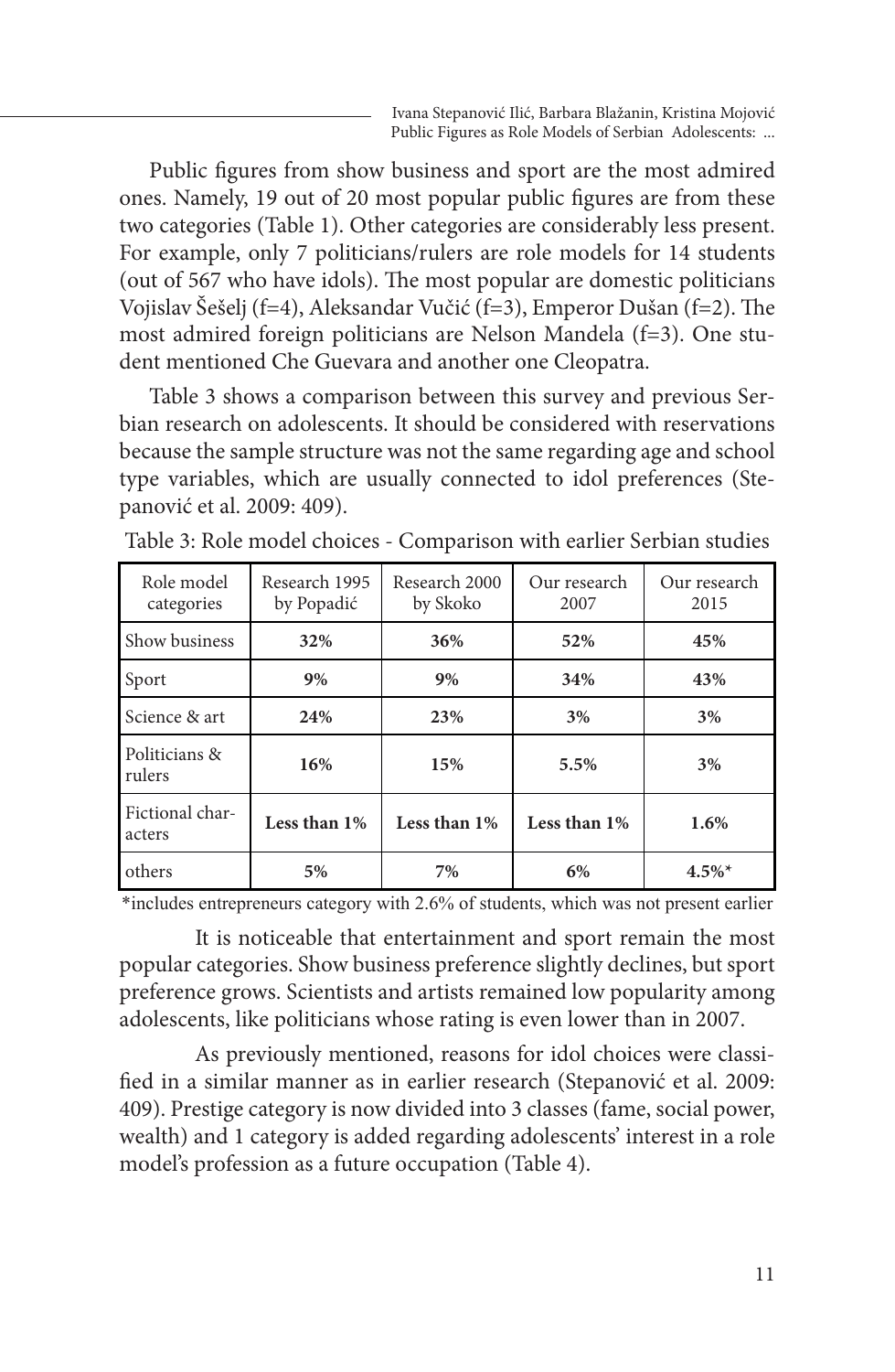| Categories of reasons                                                                   | Percent-<br>age of<br>the given<br>category<br>of reasons |
|-----------------------------------------------------------------------------------------|-----------------------------------------------------------|
| 1. PROFESSIONAL SUCCESS (achieved success, good at what they do)                        | 35.4%                                                     |
| 2. PHYSICAL APPEARANCE (beautiful, attractive, good-looking)                            | 7.5%                                                      |
| STRONG PERSONALITY (determined, competitive, hardworking)<br>3.                         | 7.3%                                                      |
| WEALTH (earns a lot, rich)<br>4.                                                        | 6.1%                                                      |
| 5. HUMANITY (gives money to the poor, cares for others)                                 | 5.2%                                                      |
| INTELLIGENCE (clever, gifted, perspicacious)<br>6.                                      | 4.0%                                                      |
| COMMUNICATIVENESS (funny, likeable, amusing, cheerful)<br>7.                            | 3.4%                                                      |
| DESIRABLE PROFFESSION (is in the line of work I am interested in)<br>8.                 | 2.5%                                                      |
| FAME (famous, everybody knows him/her)<br>9.                                            | 1.9%                                                      |
| 10. SOCIAL POWER (influential, has power)                                               | 1.3%                                                      |
| Combinations of reasons                                                                 | 13.6%                                                     |
| Unspecific explanations (because they are my idol, they are somebody,<br>they are cool) | 11.9%                                                     |
| Total (the number of students who listed the reasons, $n=523$ )                         | 100%                                                      |

### Table 4: Categorization of reasons for role model choice

Findings are very similar to the previous research (Stepanović et al. 2009: 409). Professional success is still by far the most frequent reason for adolescents' admiration of public figures. If prestige category remained undivided it would change the most, declining from 19% to 9%.

The novelty in this research is the attempt to find a connection between role model types and associated reasons. As mentioned earlier, we tested differences between groups of students who prefer different models for each reason by General linear model MANOVA. Unspecific explanations are excluded from the analysis and combinations of reasons are divided into separate reasons. The effect of role model type is statistically significant (Wilks' Lambda=0.556, p=0.000), which means that adolescents choose various role models for different reasons. Between subjects effects test reveals group differences in following reasons: intelligence (F=10.585, p=0.000), physical appearance (F=8.368, p=0.000), professional success (F=16.790, p=0.000) and social power (F=23.831, p=0.000). Post-hoc tests for these variables were conducted. They reveal that adolescents dominantly attribute intelligence to scientists and artists and seldom to other role model types (to entrepreneurs and fictional characters a bit more often than to show business and sport celebrities). Because of physical appearance students admire celebrities from show business, sometimes fictional characters and almost never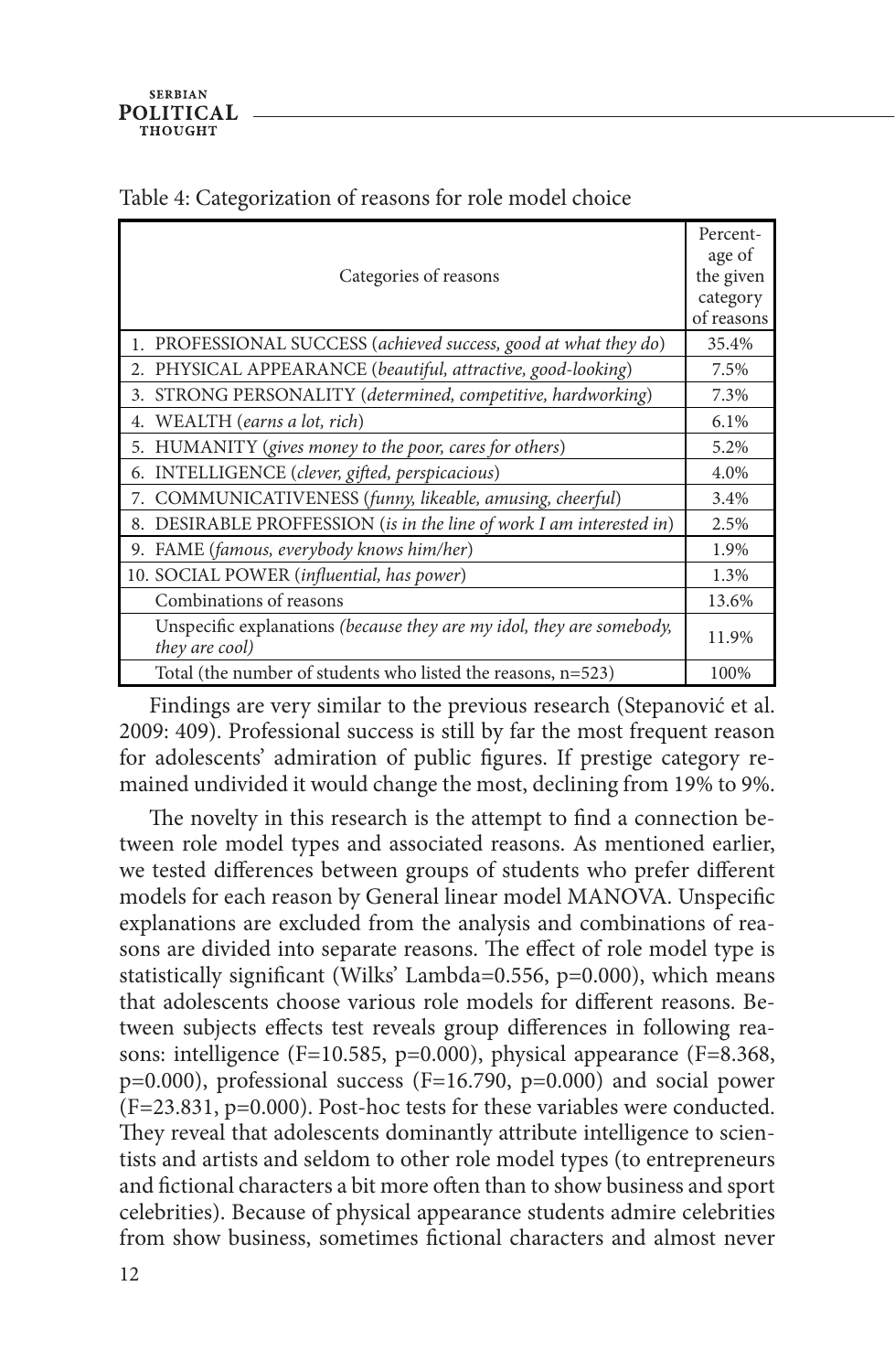others. Professional success is mostly associated with sport and much less with other role models. Adolescents value politicians and rulers because of social power other idols lack, except entrepreneurs at times.

The other way to associate role model preferences with specific reasons was logistic regression where the categories of reasons were predictors and role model types separate criterion variables. Regression models are statistically significant for majority of model types except fictional characters and entrepreneurs (Table 5).

| Role model categories | Chi-square | df |      | Negelkerke $R^2$ |
|-----------------------|------------|----|------|------------------|
| Show business         | 85.259     |    | 0.00 | 0.203            |
| Sport                 | 111.781    | 10 | 0.00 | 0.260            |
| Science & art         | 27.026     |    | 0.00 | 0.211            |
| Politicians & rulers  | 41.420     |    | 0.00 | 0.319            |

Table 5: Model summaries for logistic regressions

This analysis enables us to discover the main reasons for certain role model choice. For show business models, regression coefficients of physical appearance and professional success (negative value) are statistically significant. The other reasons coefficients are not significant meaning that it is equally likely that adolescents who admire celebrities give the same reasons as those with different preferences. Athletes are dominantly admired because of their results and humanity while beauty and intelligence are characteristics adolescents would not attribute to them (negative beta coefficients). Intelligence is the only reason associated with scientists/artists, while politicians/rulers are seen as powerful but not successful.

Idols preferences are related to socio-demographic variables: gender, age, school type, parents' education, economic status, school achievement. For the categorical variables chi-square analysis was applied and three are significant (Table 6).

Table 6: Relation between idol preferences and socio-demographic variables

| Socio demographic<br>variables | Chi-square | df |       | Cramer's V |
|--------------------------------|------------|----|-------|------------|
| Gender                         | 104.314    |    | 0.000 | 0.43       |
| Age                            | 11.380     |    | 0.044 | 0.14       |
| School type                    | 22.389     |    | 0.013 | 0.20       |

The strongest relationship is between role model preferences and gender. Three idol categories make the difference: show business, sport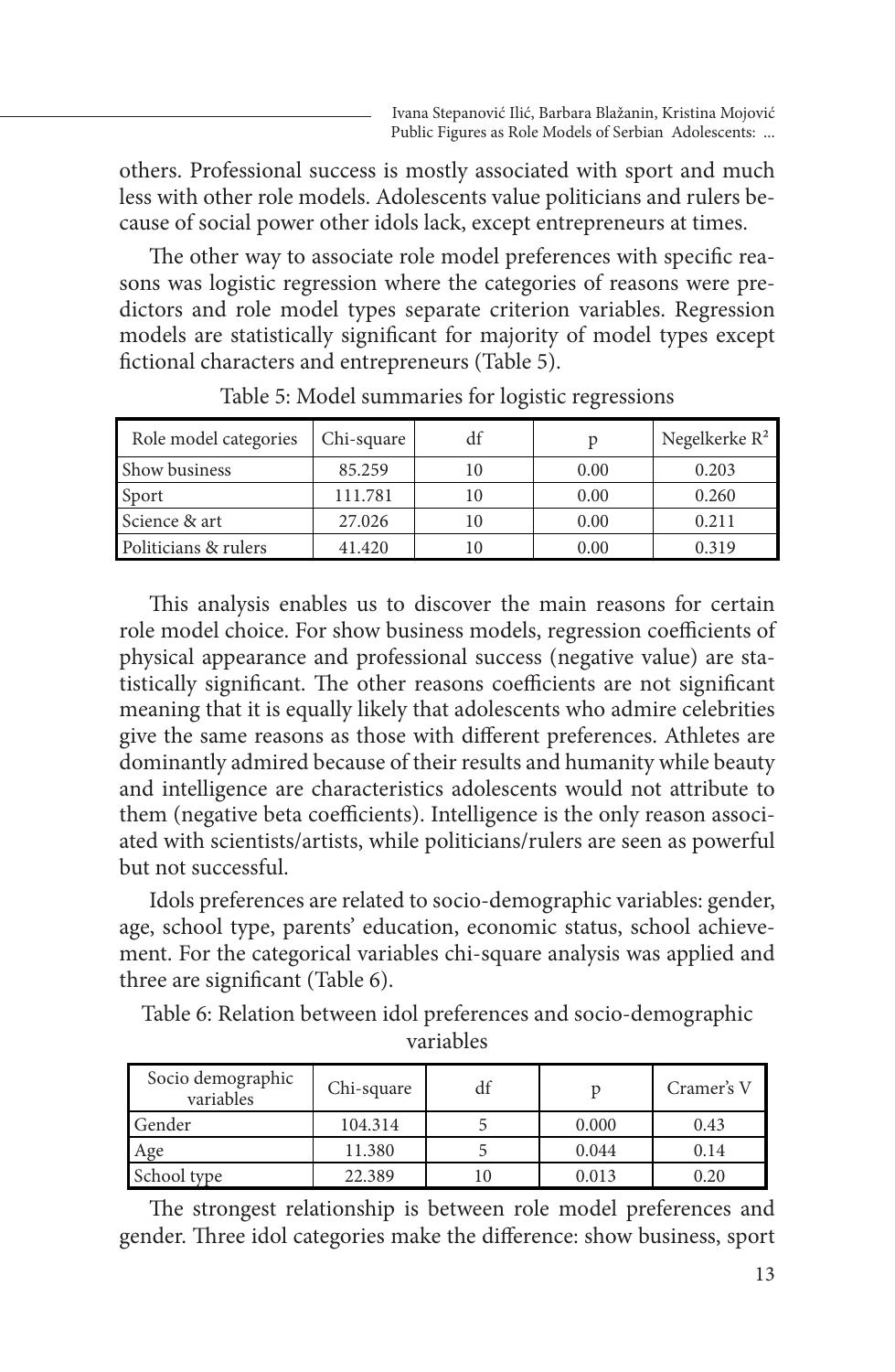# **SERBIAN POLITICAL**

and entrepreneurs. Girls prefer show business celebrities, while boys admire athletes and entrepreneurs. School type is the next variable in terms of relation strength. Show business personalities are admired mostly by primary school students and less by grammar school pupils. Vocational school students prefer athletes, unlike students from grammar schools. Contrary to that, politicians and rulers are usually chosen by grammar school students, while primary school students have no such idols. Scientists and artists, together with fictional characters, are models dominantly for grammar school pupils. Younger students like show business idols more than older ones, while politicians are role models exclusively for older students. ANOVA shows than neither school achievement nor parents' education make any difference in students with various idol choices, although parents' education is near the significance limit. However, adolescents admiring particular models differ regarding economic status (F(545.5)=2.429, p=0.034). Post-hoc tests reveal that students who like entrepreneurs perceive their status as lower than those who admire other public figures. Moreover, pupils who appreciate scientist and artists regard their financial status as better than those preferring sportsmen, but same as those who like public figures from show business, politics and fictional characters.

# **Discussion**

Our first aim was to identify role model types' prevalence and their changes over years indicating potential value shift. Nearly 40% of subjects have role models among public figures, which is less, but close to values from previous studies (Giuliano et al. 2007: 173; Stepanović et al. 2009: 407; Yancey et al. 2002: 57). As in other studies, male role models are far more favored than female ones, especially by boys (Engle & Kasser 2005: 265-280; Giuliano et al. 2007: 166, 174; Lin & Lin 2007: 577). Findings show that the most popular are people from show business, which was also revealed earlier (Lin & Lin 2007: 578-579; Popadić 1995: 130; Stepanović et al. 2009: 408). In this category we discovered a new subcategory including you-tubers and bloggers. New trends in the media obviously affected adolescents because, apart from people who are usually on TV, they follow those who appear exclusively on the Internet. High prevalence of athletic models can be considered as significant for the future lifestyle preferences since Giuliano and coworkers (2007: 183-184) report that youngsters having athletic idols tend to engage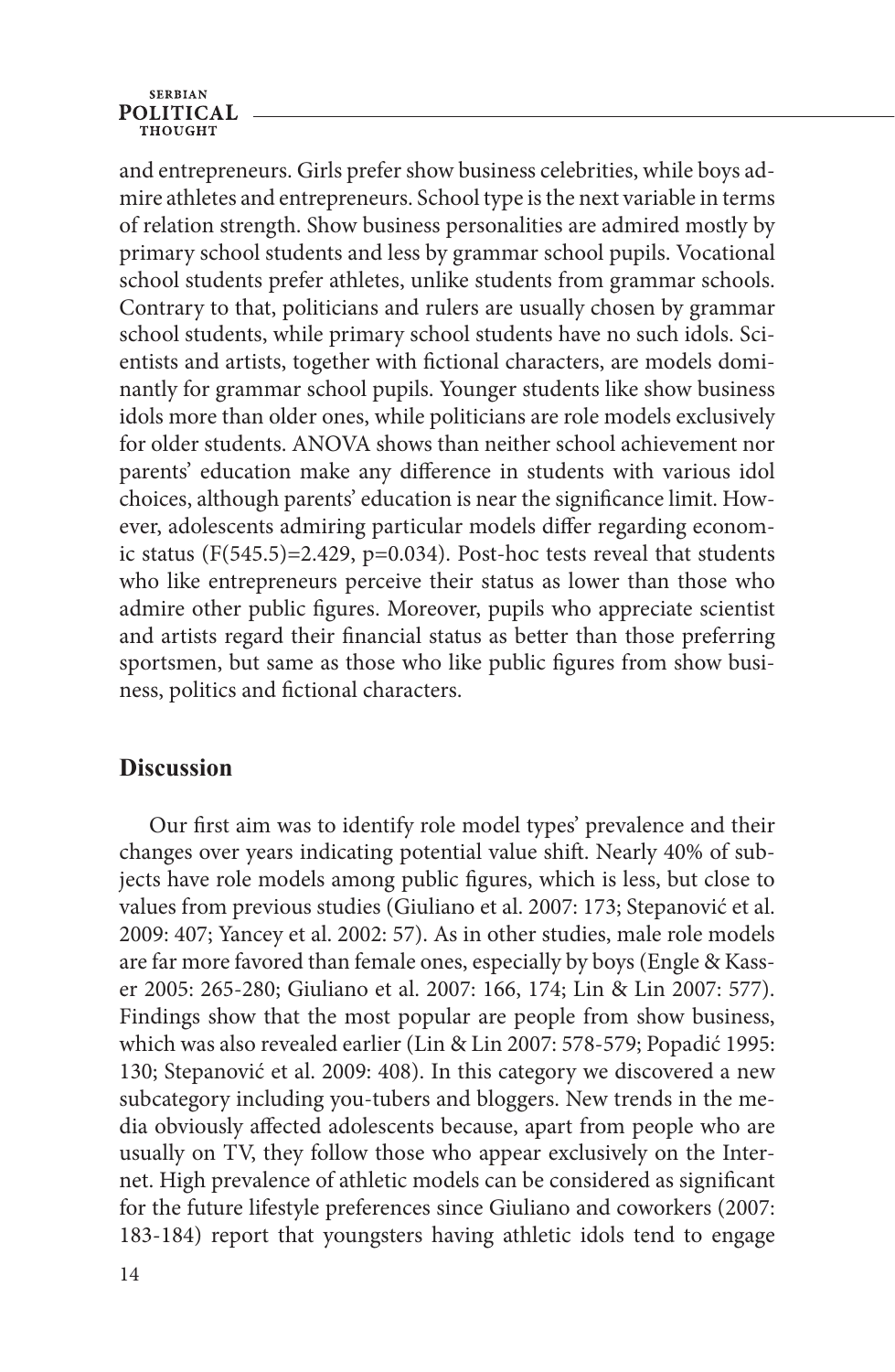more in sport as adults. Politicians are rarely admired by adolescents, almost exclusively by male respondents. Only one woman was named by one girl, and it is a ruler from ancient history. This is in accordance with Campbell and Wolbrecht's (2006: 233-234) interpretation that male politicians rarely appear as role models for boys because, unlike girls, they have the impression that political power is reachable. Low politicians' status seems not to be specific for our society since Taiwan study revealed the same (Lin & Lin 2007:579). Artists and scientists are rarely idols for Taiwan adolescents as well. We detected entrepreneurs as a new category, which is in line with studies from 21<sup>st</sup> century (Bosma et al. 2012: 410-422; Lin & Lin 2007: 578). Although not frequently chosen, people like Bill Gates, Steve Jobs and Mark Zuckerberg, started to draw adolescents' attention.

Comparison between Serbian studies on idols over the years indicates that entertainment orientation is dominant, especially in the last decade. This is in accordance with adolescents' leisure survey, revealing that 3 out of 5 detected behavior patterns are focused on amusement (Stepanović 2011: 40). Sport is also very popular and its prevalence rises, especially in comparison to studies before 2000, which is understandable because of sport sanctions against Serbia in the 1990s (Popadić 1995: 132). This trend can be certainly linked to Novak Đoković's success, other athletes playing abroad, but also with recent good results of Serbia in team sports. Popularity of show business figures and athletes implies a strong media influence which is in accordance with Bandura's (1969: 249) predictions. Adolescents' orientations towards entertainment in the media is spotted in leisure studies as well (MacDonald & Shildrick 2007: 339-352; Treinor et al. 2010: 73-85, Zick 2010: 569-594) and often stressed from the perspective of Stebbins's concepts of serious and causal leisure and their different developmental outcomes (Bartko & Eccles 2003: 233-240; Stebbins 1997: 17-25). Scientists' and artists' popularity decline suggests the drop in academic values. Our findings reveal that politicians' popularity has been in constant decline since 1990 (Popadić, 1995: 130). In that period political debates were quite new content on TV since multi-party political system had just appeared in Serbia. It is possible that politicians' reputation significantly decreased after war conflicts, numerous elections, and constant diagnosis of our society as transitional or in economic and political crisis (Bieber 2003: 86; Jakopin & Knežević 2009: 376; Petrovich et al. 2001: 183; Tomanović & Ignjatović 2006: 269; Šuković 2014: 43, 52; Veljanovski 2014: 244). Similarly, investigating changes in connotative meaning of political terms in adolescents, Kuzmanović and Petrović (2008: 423-433) concluded that they can be valued as negative and probably related to disappointment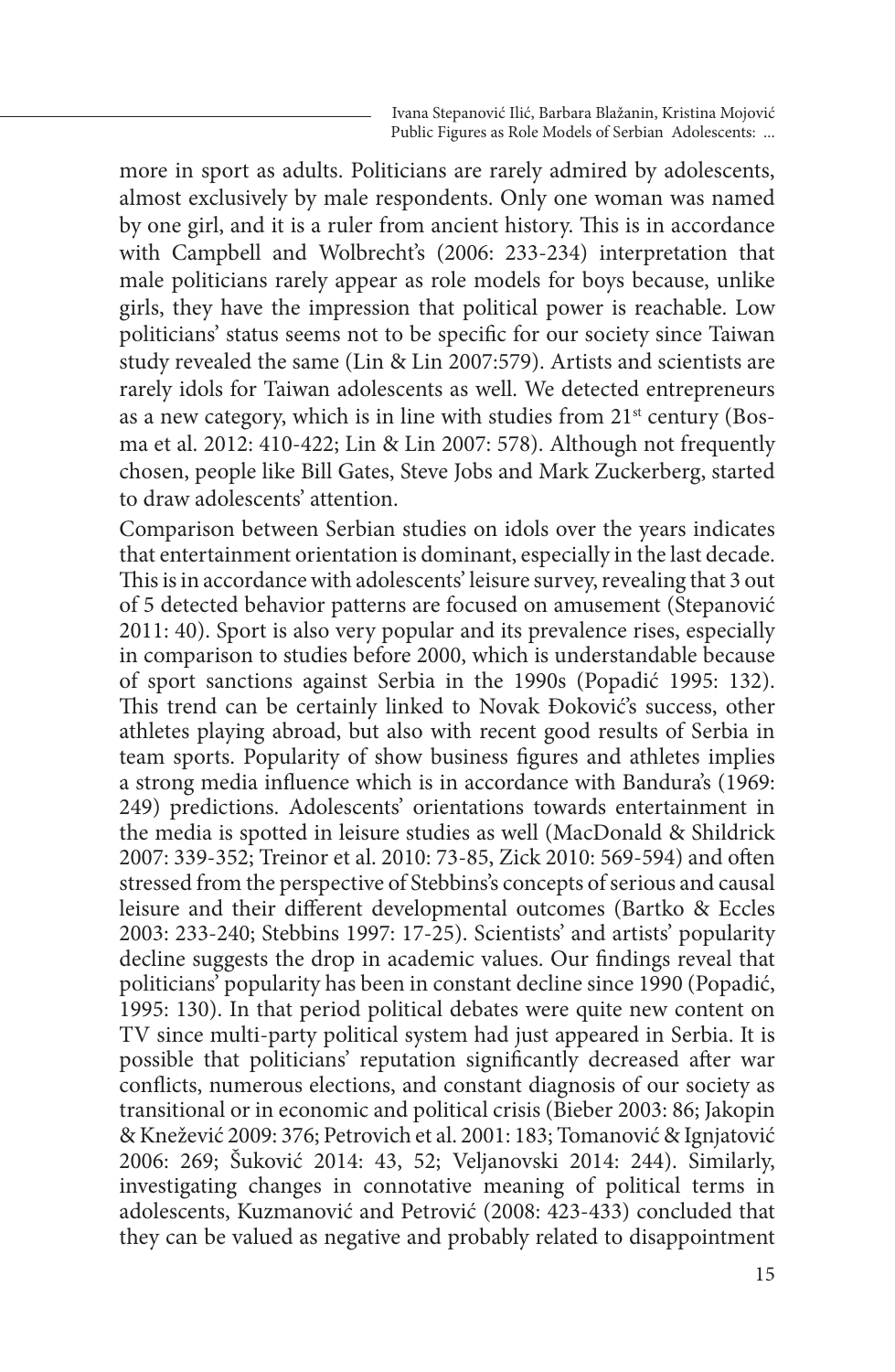# **SERBIAN POLITICAL**

after great expectations associated with post-Milošević's era.

The second goal dealt with reasons for idol appreciation and their connection with particular model types. The distribution of adolescents' explanations is very similar to our previous study (Stepanović et al. 2009: 409), showing that professional success is the reason present far more than others. GLM MANOVA showed that adolescents admire particular role models because of different traits: intelligence, physical appearance, professional success and social power. Adolescents attribute intelligence almost exclusively to scientists and artists, whereas professional success is primarily associated with athletes. Physical appearance is mostly admired in actors and musicians. This result is in accordance with Taiwan study (Lin & Lin, 2007: 583-584) showing that media stars are notably described with "exterior" dimension including reasons as "good-looking," "attractive dressing," and "attractive body shape". Similarly, Ivaldi and O'Neill (2010: 179-195) argue that musicians are more valued as celebrities than because of their musical abilities. Adolescents associate social power with politicians/rulers, and sometimes with entrepreneurs. Logistic regressions were significant for show business celebrities, athletes, scientists/artists and politicians/ rulers. They provided a more detailed preview of the reasons structure around these idol types. Hence, actors and singers are perceived as attractive but not professionally successful. Contrarily, sportsmen are admired because of their achievements and humanity, but they are not seen as attractive (unlike in Taiwan study) and intelligent. Scientists and artists are solely described as intelligent. In keeping with the mentioned Kuzmanović's and Petrović's (2008: 423-433) conclusion, adolescents attribute social power to politicians, but not success.

The analysis of the relationship between adolescents' socio-demographic characteristics and their model preferences gives us additional insight into their choices. Gender differences are the most salient and expected (Campbell and Wolbrecht 2006: 233-245; Lin & Lin 2007: 581; Stepanović et al. 2009: 409-410; Yancey 2011, 39). Findings consistently indicate that girls prefer show business celebrities while boys favor sportsmen and politicians. Age differences were also noted and, as in Popadić's (1995: 133) study, imply that show business celebrities are more popular among primary school adolescents while politicians are exclusively idols to secondary school students. Popadić also found that scientists and artists are more admired by older adolescents while our results did not show this difference. Primary school students favor show business idols. As in our previous survey (Stepanović et al., 2009: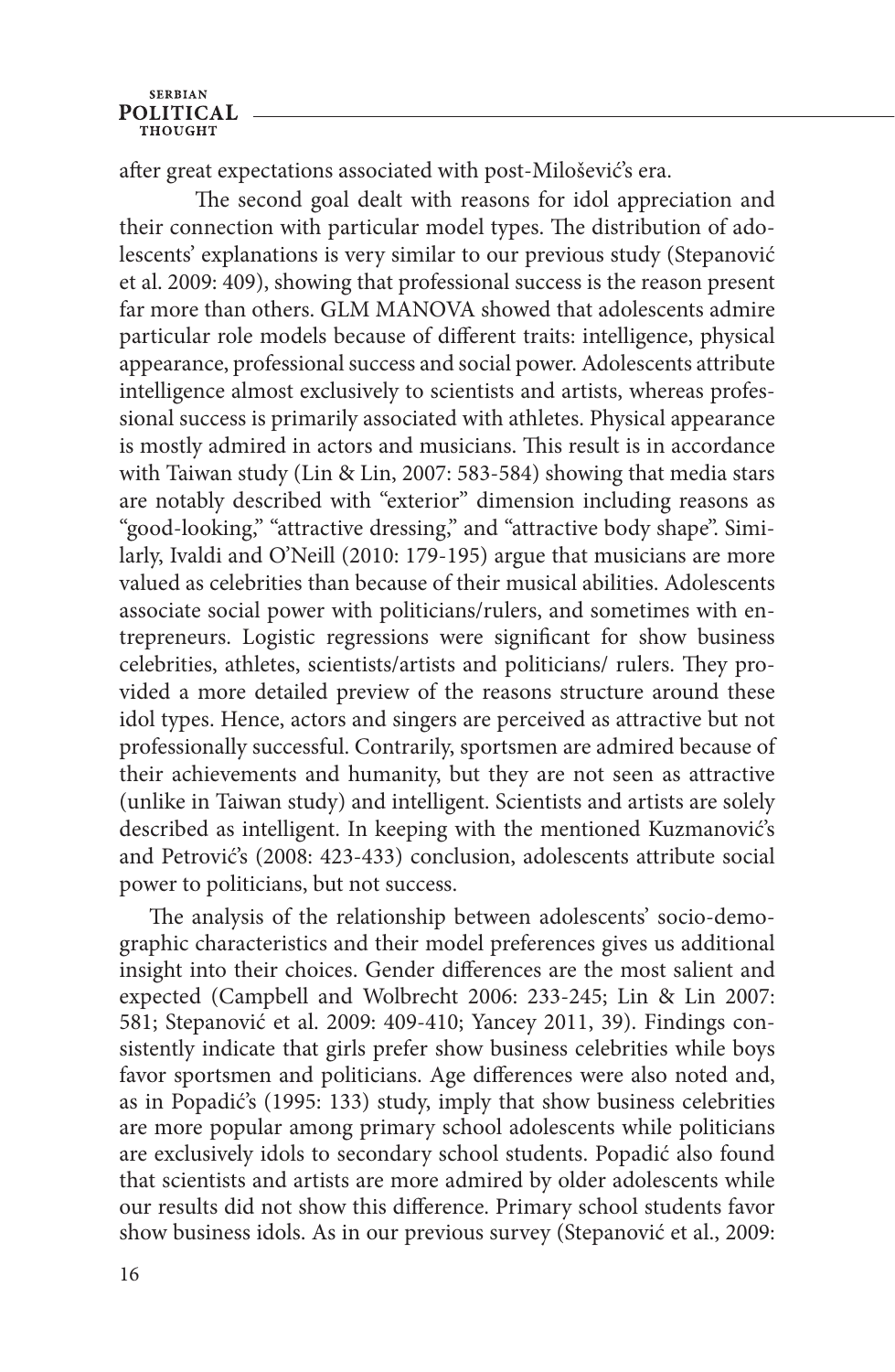410) vocational school pupils prefer athletes, while those from grammar schools admire politicians, scientist and artists. We agree with Popadić's (1995: 136) comment that older adolescents' preferences, like ours from grammar schools, towards politicians/rulers and scientists/artists reflect their higher education and social awareness than in younger students or those in vocational schools. Students' economic status is related to their idols' preferences. Youngsters who value scientists and artists deem their financial status better than those who prefer athletes, which is in line with our previous result (Stepanović et al. 2009: 411). Interestingly, those who perceive their family income as modest opt for our new category – entrepreneurs more than others. We consider this finding significant as it implies that those young people are motivated to change their status and to eventually reach their models. Contrary to some other studies, we did not reveal a connection of role model preferences with school achievement and parents' education (Stepanović et al. 2009: 409- 410; Yancey 2011:40).

#### **Conclusion**

Our results regarding great prevalence of male role models indicate the need for a more intensive promotion of female ones, especially in the politics domain (Campbell and Wolbrecht 2006: 244-245). Entertainment dominates adolescents' leisure time and, according to our findings, their values as well. Amusement is not necessarily negative since it is important for socio-emotional development and for the transition to adulthood (Stepanovic 2011: 42). However, the balance between activities associated with Stebbins's concept of "serious leisure" and others referring to "casual leisure" is pivotal for positive outcomes of adolescents' development (Treinor et al., 2010: 183-184). As in the previous study (Stepanovic et al., 2009: 414-415) we may conclude that school, but the media as well, have to do much more towards endorsing scientists and artists as role models for young people. Low popularity of politicians reflects adolescents' distrust towards traits associated with them, but also lack of youngsters' interest in politics related to political parties but not necessarily to political issues in broader sense since young people can be politically engaged in new ways not recognized by politicians (Farthing, 2010: 185-186).

Adolescents most admire professional success in role models which suggests that they are important for youngsters' transition to the world of work, although this is more to do with abstract modeling (Bandura,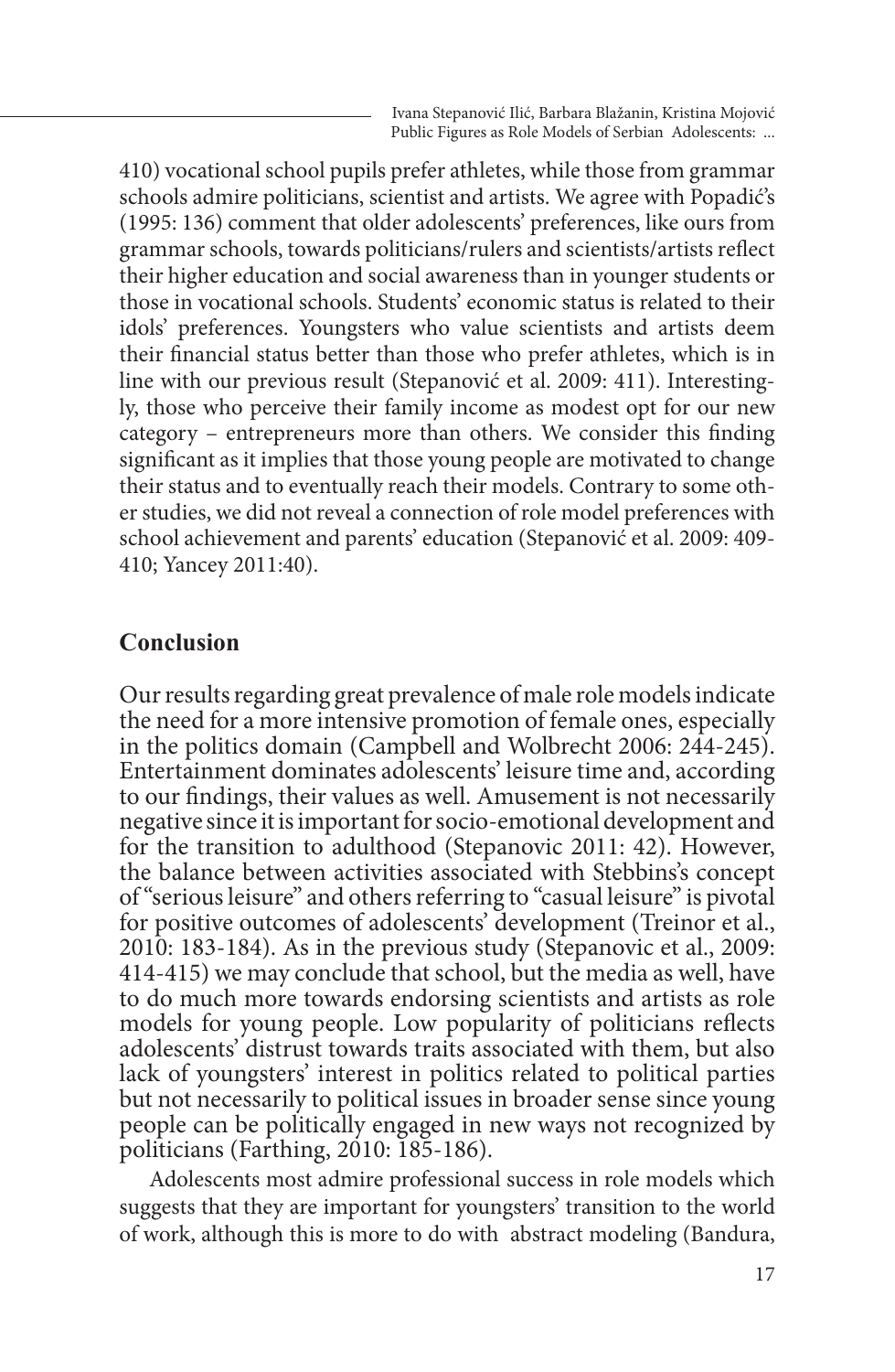#### **SERBIAN POLITICAL THOUGHT**

2005: 13) than their wish to be engaged in the same profession. The decline of reasons regarding fame, prestige and wealth implies that adolescents are not strongly directed towards external features, except in case of physical appearance which is understandable for their age. Social power does not attract young people which is consistent with the finding regarding politicians who are rarely models. As before we also established the significance of socio-demographic factors for role model choices, especially gender, age and school type.

We managed to associate type of students' explanations with certain role models. The discovered relations seem quite reasonable and provided us with deeper understanding of adolescents' preferences. However, further and more profound investigation is necessary. Having been investigating adolescents' role models for a long time, we find that the open-ended question estimating their preferences should be revised and improved with an appropriate scale allowing use of more powerful statistical analyses. Moreover, we plan to investigate adolescents' perception of role models' influence on different aspects of their identity and behavior. Our aim is to address and empirically test the previously mentioned dilemma regarding nature and strength of idols' influence on adolescents' development.

# **Bibiliography:**

- Anderson, D. R., Huston, A. C., Schmitt, K. L., Linebarger, D. L. and Wright J. C. (2001) "Self-image: Role Model Preference and Body Image". In: W. F. Overton (ed.): Early Childhood Television Viewing and Adolescent Behavior (Monographs of the Society for Research in Child Development), New Jersey: Wiley-Blackwell. pp. 108-118.
- Aronson, E., Wilson, T. D., Akert, R. M. (2009) *Social Psychology.* New York: Pearson.
- Bandura, A. (1969a) "Social-learning theory of identificatory processes". In: D.A. Goslin (ed.): *Handbook of socialization theory and research*, Chicago: Rand McNally. pp. 213-262.
- Bandura, A. (1969b) *Principles of Behavior Modification.* New York: Holt, Reinhart and Winston, INC.
- Bandura, A. (2004): Social cognitive theory for personal and social change by enabling media; in A. Singhal, M.J. Cody, E.M. Rogers & M. Sabido (eds.): *Entertainment-education and social change: history, research and practice* (pp. 75-96). Mahwah, NJ: Lawrence Erlbaum.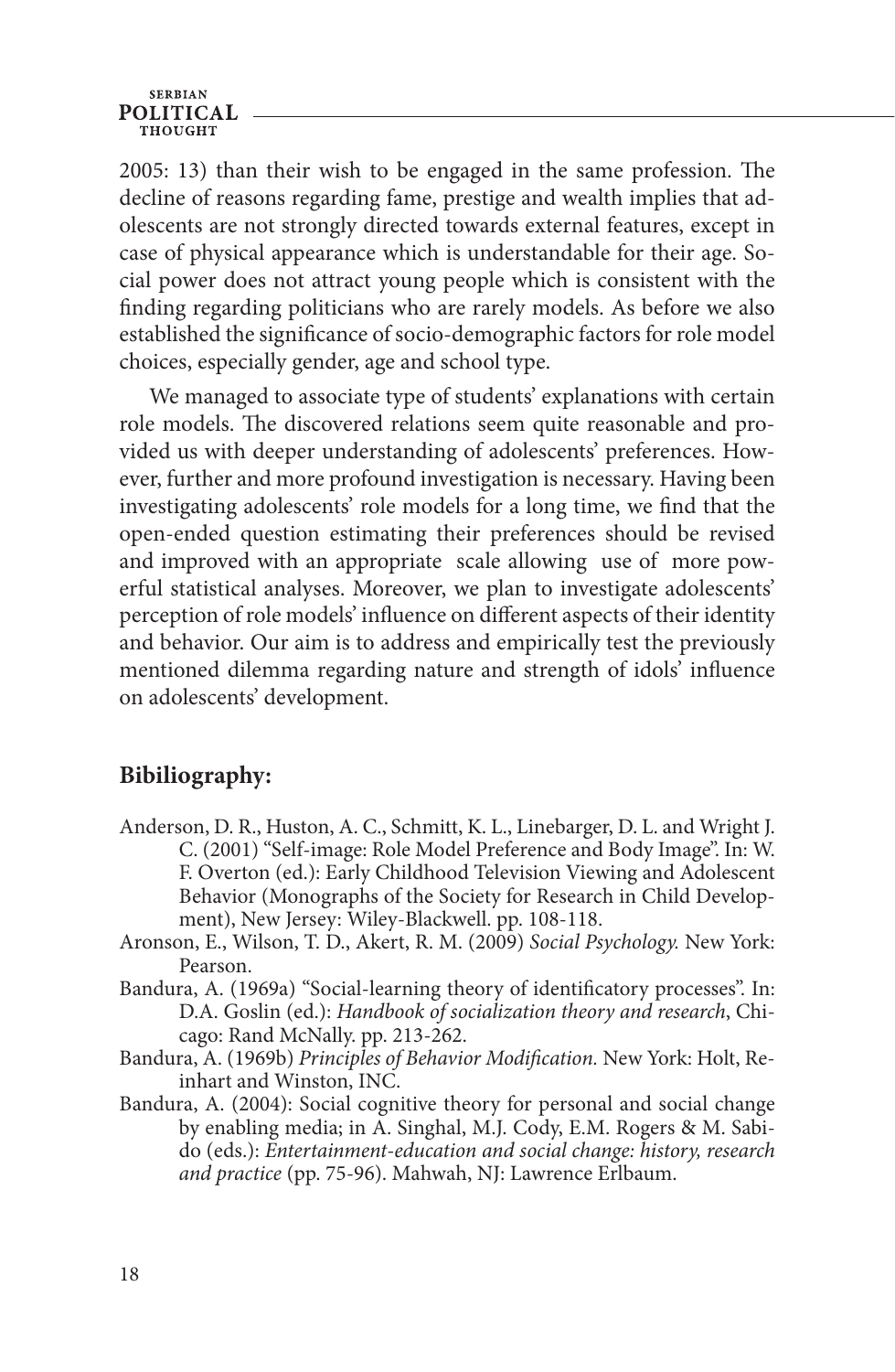- Bandura, A. (2005) "The Evolution of Social Cognitive Theory". In: K. G. Smith and M. A. Hitt (eds.): *Great Minds in Management: The Process of Theory Development*,New York: Oxford University Press. pp. 9-35.
- Bartko, W. T. & Eccles, J. S. (2003) "Adolescent Participation in Structured and Unstructured Activities: A Person-Oriented Analysis", in: *Journal of Youth and Adolescence*, 32: pp. 233-241.
- Bieber, F. (2003) "The Serbian Opposition and Civil Society: Roots of the Delayed Transition in Serbia", in: *International Journal of Politics, Culture and Society*, 17(1): pp. 73-90.
- Bosma, N., Hessels, J., Schutjens, V., Van Praag, M. and Verheul, I. (2012*)*  "Entrepreneurship and role models", in: *Journal of Economic Psychology* 33(2): pp. 410-424.
- Campbell, D. E. & Wolbrecht, C. (2006) "See Jane Run: Women Politicians as Role Models for Adolescents", in: *The Journal of Politics***,** 68(2): pp. 233–247.
- Engle, Y. & Kasser, T. (2005) "Why do Adolescent Girls Idolize Male Celebrities?", in: *Journal of Adolescent Research*, 20(2): pp. 263-283.
- Eriksson-Zetterquist, U. (2008). "Gendered role modeling A paradoxical construction process", in: *Scandinavian Journal of Management,* 24: pp. 259-270.
- Farthing, R. (2010). The politics of youthful antipolitics: representing the 'issue' of youth participation in politics. *Journal of youth studies*, *13*(2): 181-195.
- Giuliano, T.A., Turner,K.L., Lunquist, J.C. & Knight, J.L. (2007) "Gender and the selection of public athletic role models", in: *Journal of Sport Behavior*, 30(2): pp. 161-198.
- Ivaldi, A. & O'Neill, S. A. (2008) "Adolescents' musical role models: Whom do they admireand why?", in: *Psychology of Music*, 36(4): pp. 395-415.
- Ivaldi, A. & O'Neill, S. A. (2010) "Adolescents' attainability and aspiration beliefs for famous musicianrole models", in: *Music Education Research,*12(2): pp. 179-197.
- Jakopin, E. & Knežević, M. (2009). "VPS Srbije u kontekstu tranzicije i ekonomske krize", in: *Ekonomika preduzeća*, 57(7-8): pp. 376-388.
- Lin, Y-C. & Lin, C-H. (2007). "Impetus for worship: An exploratory study of adolescents' idol adoration behaviors", in: *Adolescence,* 42: pp. 575- 589.
- Lockwood, P. & Kunda, Z.(1997) "Superstars and Me: Predicting the Impact of Role Models on the Self ", in: *Journal of Personality and Social Psychology,* 73(1): pp. 91-103.
- Petrovich, B., Tiodorovich, B., Kocich, B., Cvetkovich, M. &Blagojevich, L. (2001) "Influence of Socio-Economic Crisis on Epidemiological Characteristic of Suicide in the Region of Nis (Southeastern Part of Serbia, Yugoslavia)", in: *European Journal of Epidemiology*, 17(2): pp. 183-187.
- Popadić, D. (1990): "Ispitivanje uzora i idola". In: N. Havelka (Ed.): *Efekti osnovnog školovanja*. Beograd: Institut za psihologiju. pp. 301-320.
- Popadić, D. (1995): "Uzori mladih: uzrasne i generacijske razlike", in: *Psihološka istraživanja*, 7: pp. 127-138.